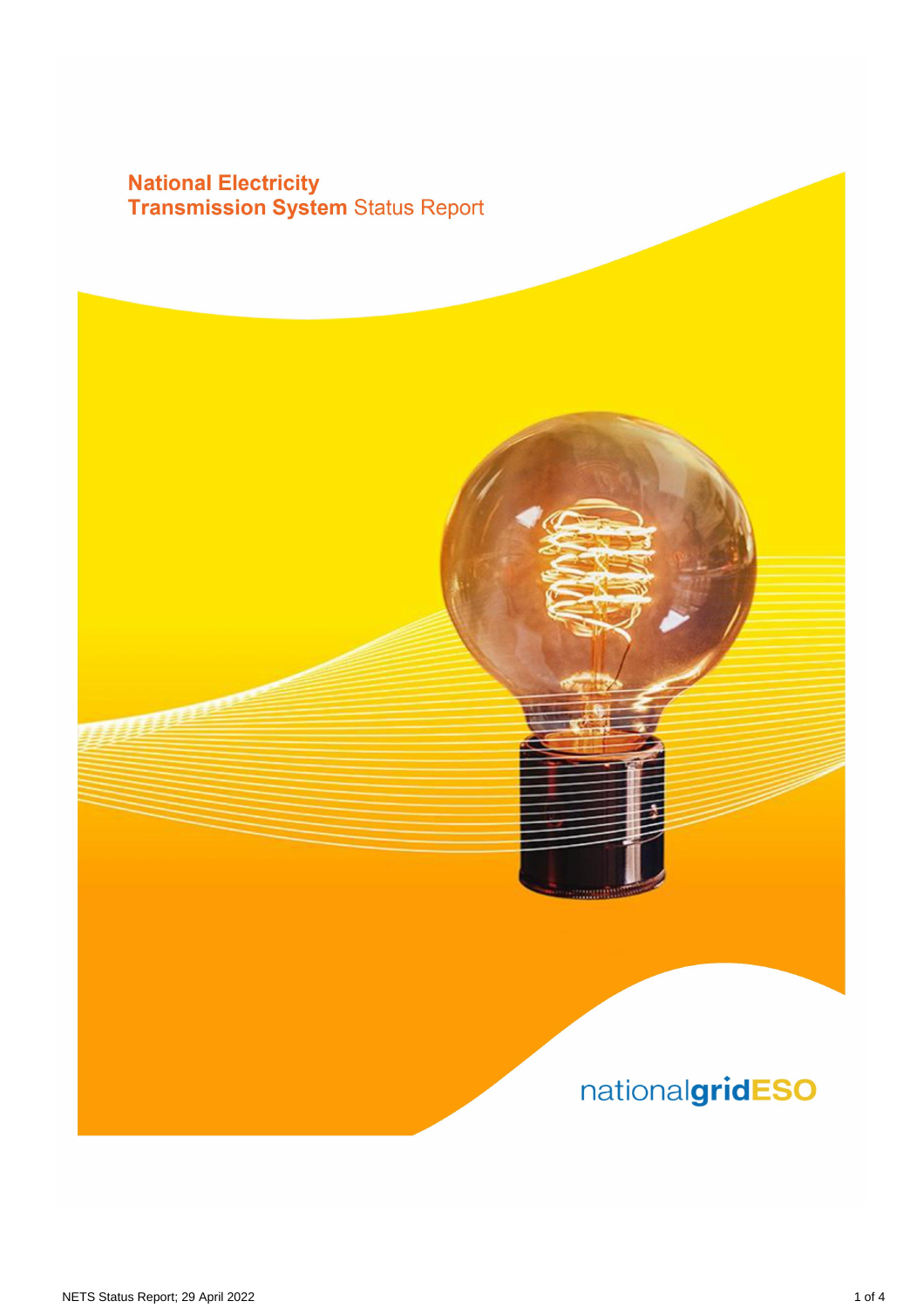## **National Electricity Transmission System Status Report Friday 29 April 2022**

| Today's High Level Risk Status Forecast for the next 24h |  |                |  |
|----------------------------------------------------------|--|----------------|--|
| <b>General Status</b>                                    |  | Voltage        |  |
| Demand                                                   |  | System Inertia |  |
| <b>System Margins</b>                                    |  | Weather        |  |
| Generation                                               |  | Transmission   |  |
| <b>Active Constraints</b>                                |  |                |  |
| <b>System Warning</b>                                    |  |                |  |

| <b>Today's Minimum De-Rated Margin</b> | 5063 (SP 17) |         |
|----------------------------------------|--------------|---------|
| <b>Current BMU Largest Loss Risk</b>   | Generation   | 1500 MW |
|                                        | Demand       | 1050 MW |



| <b>Yesterday's Market Summary</b> |                 |  |
|-----------------------------------|-----------------|--|
| <b>Cash Out Price (Max)</b>       | £302.30 (SP 21) |  |
| <b>Cash Out Price (Min)</b>       | £00.00 (SP 37)  |  |
| <b>Peak Demand Yesterday</b>      | 34.429 MW       |  |
| <b>Minimum Demand</b>             | 22.133 MW       |  |

**Interconnector**

| <b>Net Transfer Capacity (MWs)</b> |        |        |                        |
|------------------------------------|--------|--------|------------------------|
| Today                              | Import | Export | <b>Remarks</b>         |
| Netherlands (BritNed)              | 1016   | 1016   | <b>Fully Available</b> |
| France (IFA2)                      | 1014   | 1014   | <b>Fully Available</b> |
| <b>Belgium (Nemo)</b>              | 1020   | 1020   | <b>Fully Available</b> |
| <b>Ireland (EWIC)</b>              |        | 10     | Planned Outage         |
| Northern Ireland (MOYLE)           | 500    | 1500   | <b>Fully Available</b> |
| <b>NSL</b>                         | 706    | 706    | Partially Available    |
| <b>ElecLink</b>                    | 10     | IО     | Not yet commissioned   |
| <b>France IFA</b>                  | 1000   | 1000   | Partially Available    |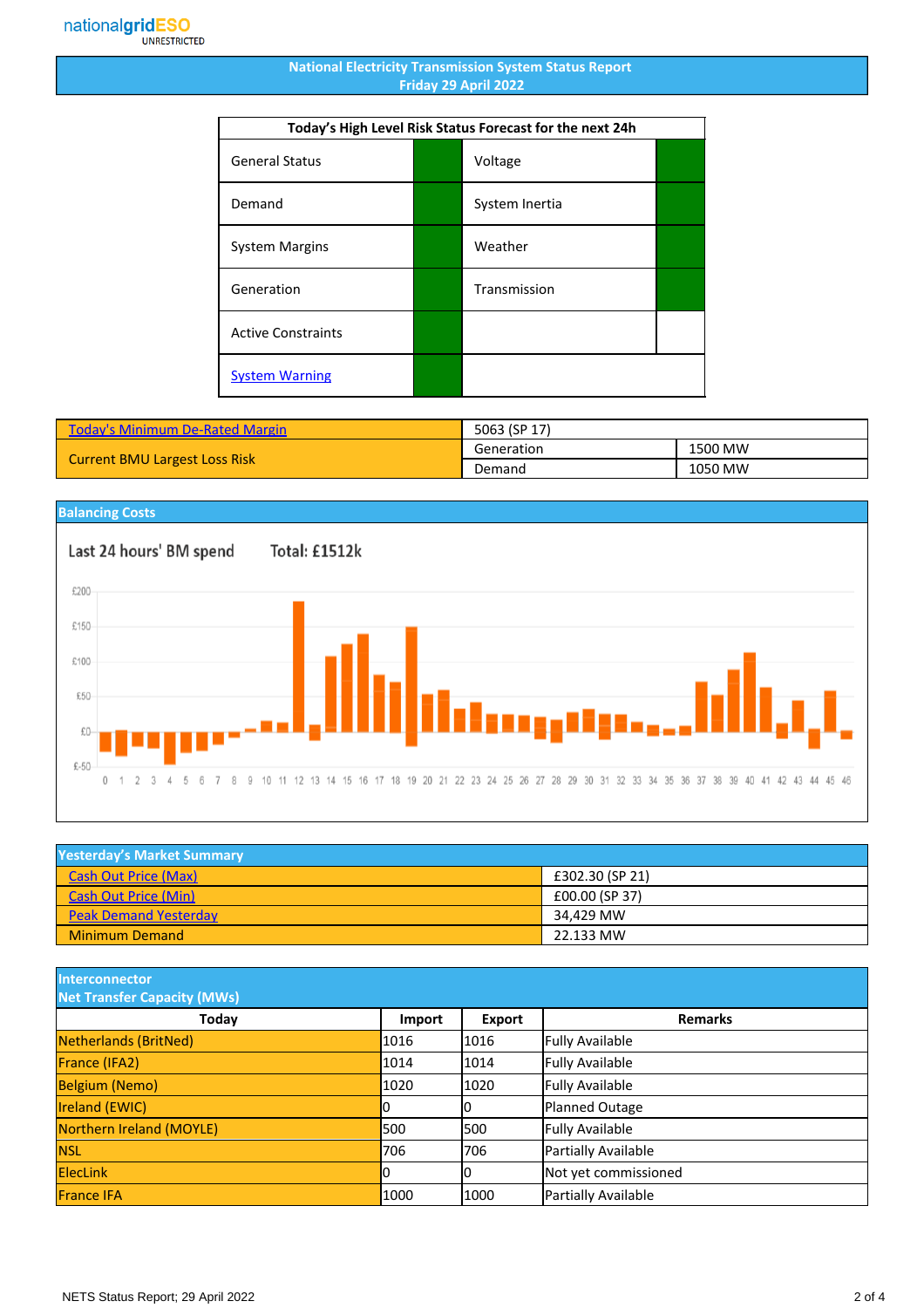

| <b>Weather</b>                                                                                       | <b>Source</b>                                                                                                        | <b>Commentary</b>                                                                                                                                                                                                                                                                                                                                                                                                                               |
|------------------------------------------------------------------------------------------------------|----------------------------------------------------------------------------------------------------------------------|-------------------------------------------------------------------------------------------------------------------------------------------------------------------------------------------------------------------------------------------------------------------------------------------------------------------------------------------------------------------------------------------------------------------------------------------------|
| Latest forecast (Summary)                                                                            | <b>Met Office</b><br><b>SEPA</b><br><b>Natural</b><br><b>Resources</b><br><b>Wales</b>                               | Today:<br>[Today, the far west of Britain and Northern Ireland will have extensive sunshine and<br>a few patches of cloud. Further east, there will be variable cloud, and a few isolated<br>lshowers in Scotland.<br>Tonight:<br>This evening, any showers will quickly ease and it will turn clear for much of the UK,<br>as cloud fades away overnight. Turning overcast in the far north-west as outbreaks<br>lof rain arrive towards dawn. |
| <b>General Weather Concerns</b><br>e.g. wind, rain, snow,<br>flooding, GB Weather<br><b>Warnings</b> | <b>Met Office</b><br>Weather<br><b>Warnings</b><br><b>SEPA</b><br><b>Natural</b><br><b>Resources</b><br><b>Wales</b> | <b>UK Weather Warnings</b><br>No weather warnings are in force for the UK.<br><b>Flood Warnings</b><br><b>O</b> Flood Warnings and O Flood Alerts issued for England.<br>O Flood Warnings and O Flood Alerts issued for Scotland.<br>O Flood Warnings and O Flood Alerts issued for Wales.                                                                                                                                                      |

 *Contains public sector information licensed under the Open Government Licence v1.0*